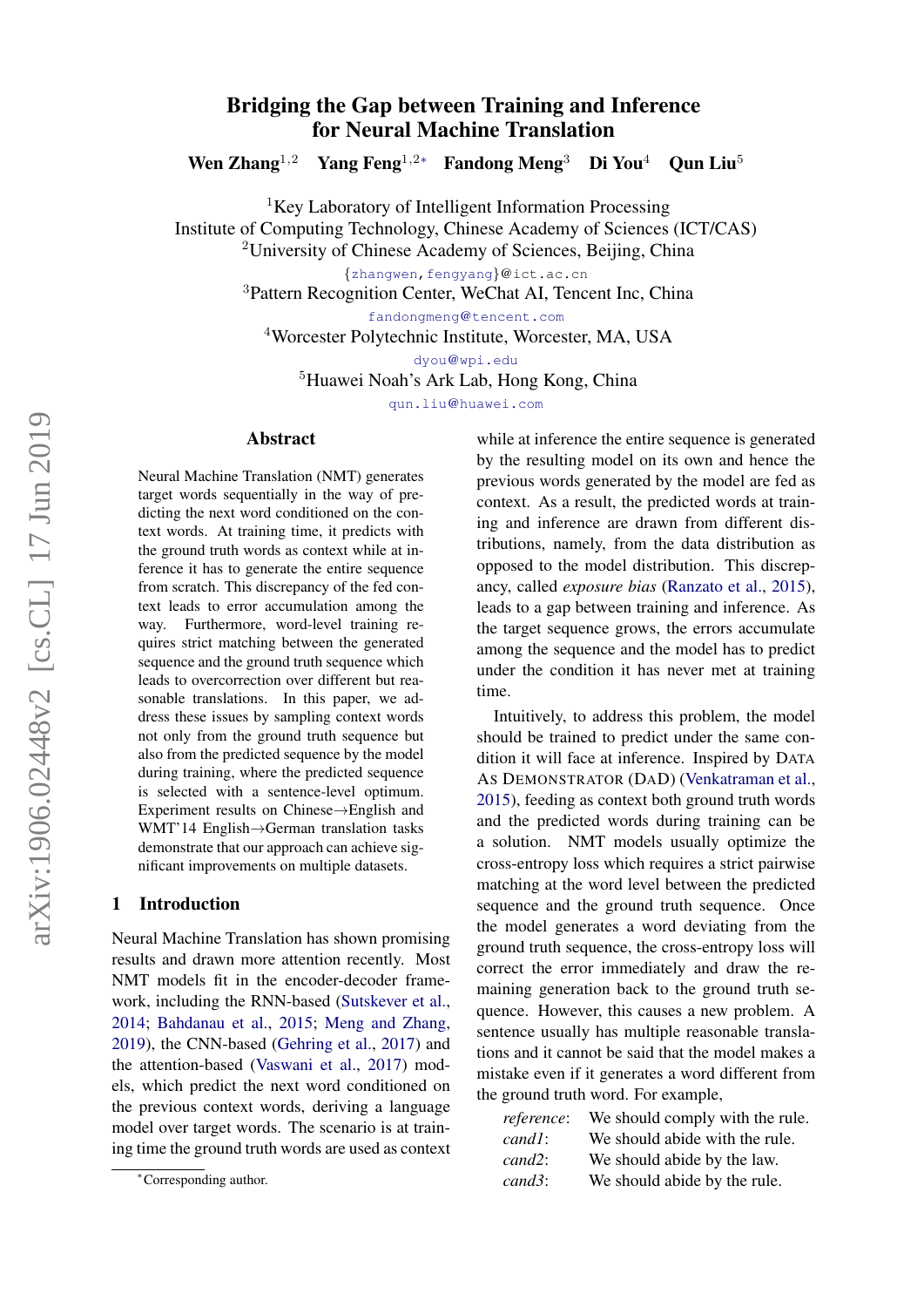once the model generates "abide" as the third target word, the cross-entropy loss would force the model to generate "with" as the fourth word (as *cand1*) so as to produce larger sentence-level likelihood and be in line with the reference, although "by" is the right choice. Then, "with" will be fed as context to generate "the rule", as a result, the model is taught to generate "abide with the rule" which actually is wrong. The translation *cand1* can be treated as *overcorrection* phenomenon. Another potential error is that even the model predicts the right word "by" following "abide", when generating subsequent translation, it may produce "the law" improperly by feeding "by" (as *cand2*). Assume the references and the training criterion let the model memorize the pattern of the phrase "the rule" always following the word "with", to help the model recover from the two kinds of errors and create the correct translation like *cand3*, we should feed "with" as context rather than "by" even when the previous predicted phrase is "abide by". We refer to this solution as *Overcorrection Recovery* (*OR*).

In this paper, we present a method to bridge the gap between training and inference and improve the overcorrection recovery capability of NMT. Our method first selects *oracle* words from its predicted words and then samples as context from the oracle words and ground truth words. Meanwhile, the oracle words are selected not only with a wordby-word greedy search but also with a sentencelevel evaluation, e.g. BLEU, which allows greater flexibility under the pairwise matching restriction of cross-entropy. At the beginning of training, the model selects as context ground truth words at a greater probability. As the model converges gradually, oracle words are chosen as context more often. In this way, the training process changes from a fully guided scheme towards a less guided scheme. Under this mechanism, the model has the chance to learn to handle the mistakes made at inference and also has the ability to recover from overcorrection over alternative translations. We verify our approach on both the RNNsearch model and the stronger Transformer model. The results show that our approach can significantly improve the performance on both models.

# <span id="page-1-4"></span>2 RNN-based NMT Model

Our method can be applied in a variety of NMT models. Without loss of generality, we take the RNN-based NMT [\(Bahdanau et al.,](#page-8-0) [2015\)](#page-8-0) as an example to introduce our method. Assume the source sequence and the observed translation are  $\mathbf{x} = \{x_1, \cdots, x_{|\mathbf{x}|}\}\$  and  $\mathbf{y}^* = \{y_1^*, \cdots, y_{|\mathbf{y}^*|}^*\}.$ 

Encoder. A bidirectional Gated Recurrent Unit (GRU) [\(Cho et al.,](#page-8-4) [2014\)](#page-8-4) is used to acquire two sequences of hidden states, the annotation of  $x_i$ is  $h_i = [\overrightarrow{h}_i; \overleftarrow{h}_i]$ . Note that  $e_{x_i}$  is employed to represent the embedding vector of the word  $x_i$ .

$$
\overrightarrow{h}_i = \mathbf{GRU}(e_{x_i}, \overrightarrow{h}_{i-1})
$$
 (1)

$$
\overleftarrow{h}_i = \mathbf{GRU}(e_{x_i}, \overleftarrow{h}_{i+1})
$$
 (2)

Attention. The attention is designed to extract source information (called source context vector). At the j-th step, the relevance between the target word  $y_j^*$  and the *i*-th source word is evaluated and normalized over the source sequence

$$
r_{ij} = \mathbf{v}_a^T \tanh\left(\mathbf{W}_a s_{j-1} + \mathbf{U}_a h_i\right) \tag{3}
$$

<span id="page-1-5"></span>
$$
\alpha_{ij} = \frac{\exp(r_{ij})}{\sum_{i'=1}^{|\mathbf{x}|} \exp(r_{i'j})}
$$
(4)

The source context vector is the weighted sum of all source annotations and can be calculated by

<span id="page-1-0"></span>
$$
c_j = \sum_{i=1}^{|\mathbf{x}|} \alpha_{ij} h_i
$$
 (5)

Decoder. The decoder employs a variant of GRU to unroll the target information. At the  $j$ -th step, the target hidden state  $s_i$  is given by

$$
s_j = \mathbf{GRU}(e_{y_{j-1}^*}, s_{j-1}, c_j) \tag{6}
$$

The probability distribution  $P_j$  over all the words in the target vocabulary is produced conditioned on the embedding of the previous ground truth word, the source context vector and the hidden state

$$
t_j = g\left(e_{y_{j-1}^*}, c_j, s_j\right) \tag{7}
$$

<span id="page-1-3"></span><span id="page-1-2"></span><span id="page-1-1"></span>
$$
o_j = \mathbf{W}_o t_j \tag{8}
$$

$$
P_j = \text{softmax}(o_j) \tag{9}
$$

where g stands for a linear transformation,  $W_0$  is used to map  $t_j$  to  $o_j$  so that each target word has one corresponding dimension in  $o_j$ .

### 3 Approach

The main framework (as shown in Figure [1\)](#page-2-0) of our method is to feed as context either the ground truth words or the previous predicted words, i.e. *oracle*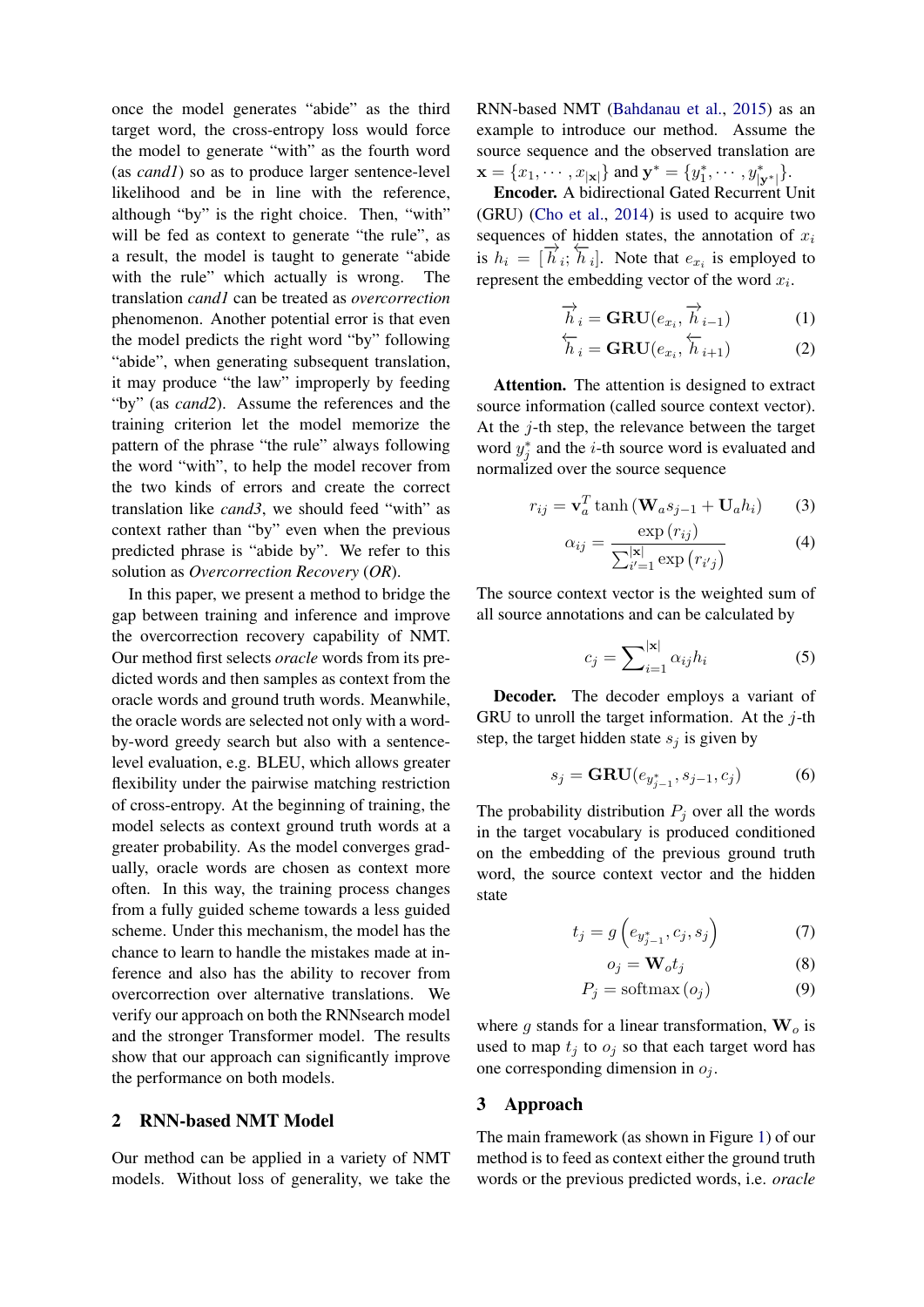<span id="page-2-0"></span>

Figure 1: The architecture of our method.

*words*, with a certain probability. This potentially can reduce the gap between training and inference by training the model to handle the situation which will appear during test time. We will introduce two methods to select the oracle words. One method is to select the oracle words at the word level with a greedy search algorithm, and another is to select a oracle sequence at the sentence-level optimum. The sentence-level oracle provides an option of  $n$ gram matching with the ground truth sequence and hence inherently has the ability of recovering from overcorrection for the alternative context. To predict the j-th target word  $y_i$ , the following steps are involved in our approach:

- 1. Select an oracle word  $y_{j-1}^{\text{oracle}}$  (at word level or sentence level) at the  $\{j-1\}$ -th step. (Section Oracle Word Selection)
- 2. Sample from the ground truth word  $y_{j-1}^*$  with a probability of  $p$  or from the oracle word  $y_{j-1}^{\text{oracle}}$  with a probability of 1–p. (Section Sampling with Decay)
- 3. Use the sampled word as  $y_{j-1}$  and replace the  $y_{j-1}^*$  in Equation [\(6\)](#page-1-0) and [\(7\)](#page-1-1) with  $y_{j-1}$ , then perform the following prediction of the attention-based NMT.

# 3.1 Oracle Word Selection

Generally, at the  $j$ -th step, the NMT model needs the ground truth word  $y_{j-1}^*$  as the context word to predict  $y_j$ , thus, we could select an oracle word  $y_{j-1}^{\text{oracle}}$  to simulate the context word. The oracle word should be a word similar to the ground truth or a synonym. Using different strategies will produce a different oracle word  $y_{j-1}^{\text{oracle}}$ . One option is that word-level greedy search could be employed to output the oracle word of each step, which is called *Word-level Oracle* (called WO). Besides, we can further optimize the oracle by enlarging the search space with beam search and then reranking the candidate translations with a sentencelevel metric, e.g. BLEU [\(Papineni et al.,](#page-8-5) [2002\)](#page-8-5),

<span id="page-2-1"></span>

Figure 2: Word-level oracle without noise.

GLEU [\(Wu et al.,](#page-9-3) [2016\)](#page-9-3), ROUGE [\(Lin,](#page-8-6) [2004\)](#page-8-6), etc, the selected translation is called *oracle sentence*, the words in the translation are *Sentence-level Oracle* (denoted as SO).

### Word-Level Oracle

For the  $\{j-1\}$ -th decoding step, the direct way to select the word-level oracle is to pick the word with the highest probability from the word distribution  $P_{i-1}$  drawn by Equation [\(9\)](#page-1-2), which is shown in Figure [2.](#page-2-1) The predicted score in  $o_{i-1}$  is the value before the softmax operation. In practice, we can acquire more robust word-level oracles by introducing the *Gumbel-Max* technique [\(Gumbel,](#page-8-7) [1954;](#page-8-7) [Maddison et al.,](#page-8-8) [2014\)](#page-8-8), which provides a simple and efficient way to sample from a categorical distribution.

The Gumbel noise, treated as a form of regularization, is added to  $o_{i-1}$  in Equation [\(8\)](#page-1-3), as shown in Figure [3,](#page-3-0) then softmax function is performed, the word distribution of  $y_{j-1}$  is approximated by

<span id="page-2-2"></span>
$$
\eta = -\log(-\log u) \tag{10}
$$

$$
\tilde{o}_{j-1} = (o_{j-1} + \eta) / \tau \tag{11}
$$

$$
\tilde{P}_{j-1} = \text{softmax}(\tilde{o}_{j-1}) \tag{12}
$$

where  $\eta$  is the Gumbel noise calculated from a uniform random variable  $u \sim \mathcal{U}(0, 1)$ ,  $\tau$  is temperature. As  $\tau$  approaches 0, the softmax function is similar to the argmax operation, and it becomes uniform distribution gradually when  $\tau \to \infty$ . Similarly, according to  $\tilde{P}_{j-1}$ , the 1-best word is selected as the word-level oracle word

$$
y_{j-1}^{\text{oracle}} = y_{j-1}^{\text{WO}} = \text{argmax}\left(\tilde{P}_{j-1}\right) \tag{13}
$$

Note that the Gumbel noise is just used to select the oracle and it does not affect the loss function for training.

### Sentence-Level Oracle

The sentence-level oracle is employed to allow for more flexible translation with  $n$ -gram matching required by a sentence-level metric. In this paper,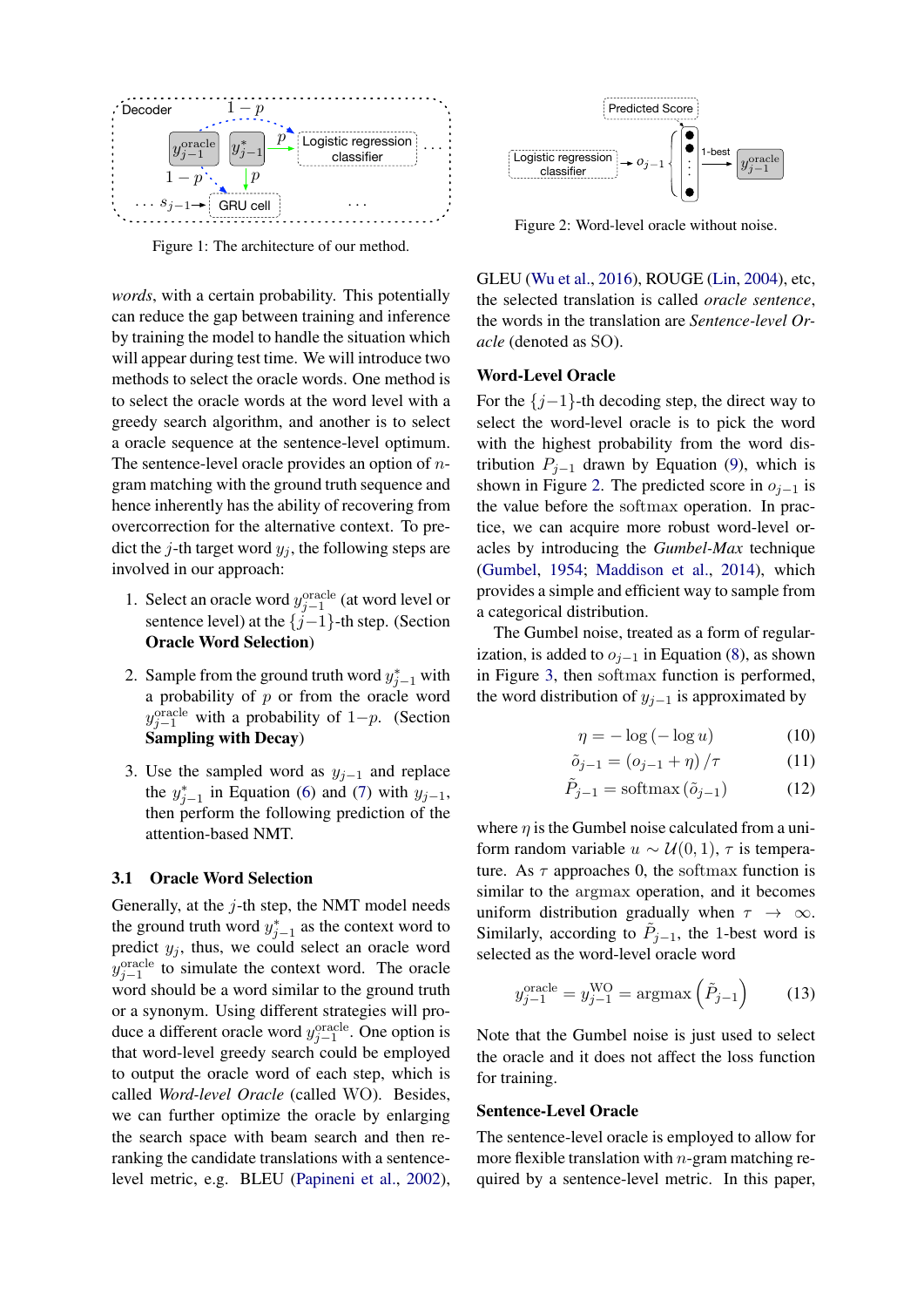<span id="page-3-0"></span>

Figure 3: Word-level oracle with Gumbel noise.

we employ BLEU as the sentence-level metric. To select the sentence-level oracles, we first perform beam search for all sentences in each batch, assuming beam size is  $k$ , and get  $k$ -best candidate translations. In the process of beam search, we also could apply the Gumbel noise for each word generation. We then evaluate each translation by calculating its BLEU score with the ground truth sequence, and use the translation with the highest BLEU score as the *oracle sentence*. We denote it as  $\mathbf{y}^{\mathrm{S}} = (y_1^{\mathrm{S}}, ..., y_{|\mathbf{y}^{\mathrm{S}}|}^{\mathrm{S}})$ , then at the *j*-th decoding step, we define the sentence-level oracle word as

$$
y_{j-1}^{\text{oracle}} = y_{j-1}^{\text{SO}} = y_{j-1}^{\text{S}} \tag{14}
$$

But a problem comes with sentence-level oracle. As the model samples from ground truth word and the sentence-level oracle word at each step, the two sequences should have the same number of words. However we can not assure this with the naive beam search decoding algorithm. Based on the above problem, we introduce *force decoding* to make sure the two sequences have the same length.

Force Decoding. As the length of the ground truth sequence is  $|y^*|$ , the goal of force decoding is to generate a sequence with  $|y^*|$  words followed by a special end-of-sentence (EOS) symbol. Therefore, in beam search, once a candidate translation tends to end with EOS when it is shorter or longer than  $|\mathbf{y}^*|$ , we will force it to generate  $|\mathbf{y}^*|$ words, that is,

- If the candidate translation gets a word distribution  $P_j$  at the *j*-th step where  $j \le |y^*|$  and EOS is the top first word in  $P_i$ , then we select the top second word in  $P_i$  as the j-th word of this candidate translation.
- If the candidate translation gets a word distribution  $P_{|\mathbf{y}^*|+1}$  at the  $\{|\mathbf{y}^*|+1\}$ -th step where EOS is not the top first word in  $P_{|\mathbf{y}^*|+1}$ , then we select EOS as the  $\{|y^*|+1\}$ -th word of this candidate translation.

In this way, we can make sure that all the  $k$  candidate translations have  $|\mathbf{y}^*|$  words, then re-rank the  $k$  candidates according to BLEU score and select the top first as the oracle sentence. For adding Gumbel noise into the sentence-level oracle selection, we replace the  $P_j$  with  $\tilde{P}_j$  at the j-th decoding step during force decoding.

# 3.2 Sampling with Decay

In our method, we employ a sampling mechanism to randomly select the ground truth word  $y_{j-1}^*$  or the oracle word  $y_{j-1}^{\text{oracle}}$  as  $y_{j-1}$ . At the beginning of training, as the model is not well trained, using  $y_{j-1}^{\text{oracle}}$  as  $y_{j-1}$  too often would lead to very slow convergence, even being trapped into local optimum. On the other hand, at the end of training, if the context  $y_{i-1}$  is still selected from the ground truth word  $y_{j-1}^*$  at a large probability, the model is not fully exposed to the circumstance which it has to confront at inference and hence can not know how to act in the situation at inference. In this sense, the probability  $p$  of selecting from the ground truth word can not be fixed, but has to decrease progressively as the training advances. At the beginning,  $p=1$ , which means the model is trained entirely based on the ground truth words. As the model converges gradually, the model selects from the oracle words more often.

Borrowing ideas from but being different from [Bengio et al.](#page-8-9) [\(2015\)](#page-8-9) which used a schedule to decrease p as a function of the index of mini-batch, we define  $p$  with a decay function dependent on the index of training epochs  $e$  (starting from 0)

<span id="page-3-1"></span>
$$
p = \frac{\mu}{\mu + \exp(e/\mu)}\tag{15}
$$

where  $\mu$  is a hyper-parameter. The function is strictly monotone decreasing. As the training proceeds, the probability  $p$  of feeding ground truth words decreases gradually.

### 3.3 Training

After selecting  $y_{j-1}$  by using the above method, we can get the word distribution of  $y_i$  according to Equation  $(6)$ ,  $(7)$ ,  $(8)$  and  $(9)$ . We do not add the Gumbel noise to the distribution when calculating loss for training. The objective is to maximize the probability of the ground truth sequence based on maximum likelihood estimation (MLE). Thus following loss function is minimized:

$$
\mathcal{L}(\theta) = -\sum_{n=1}^{N} \sum_{j=1}^{|\mathbf{y}^n|} \log P_j^n \left[ y_j^n \right] \quad (16)
$$

where  $N$  is the number of sentence pairs in the training data,  $|\mathbf{y}^n|$  indicates the length of the *n*-th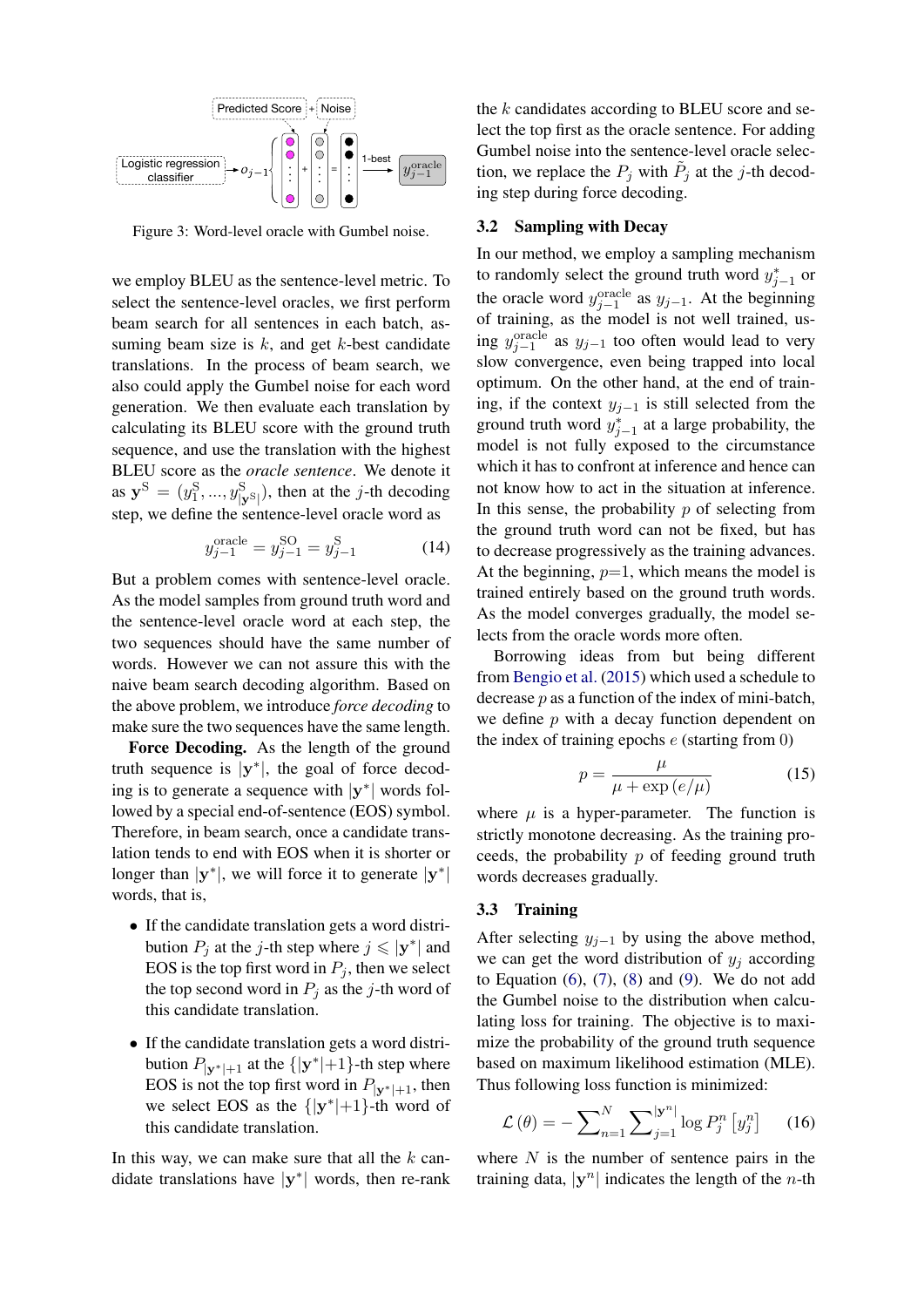ground truth sentence,  $P_j^n$  refers to the predicted probability distribution at the  $j$ -th step for the  $n$ -th sentence, hence  $P_j^n \left[ y_j^n \right]$  is the probability of generating the ground truth word  $y_j^n$  at the j-th step.

# 4 Related Work

Some other researchers have noticed the problem of exposure bias in NMT and tried to solve it. [Venkatraman et al.](#page-9-2) [\(2015\)](#page-9-2) proposed DATA AS DEMONSTRATOR (DAD) which initialized the training examples as the paired two adjacent ground truth words and at each step added the predicted word paired with the next ground truth word as a new training example. [Bengio et al.](#page-8-9) [\(2015\)](#page-8-9) further developed the method by sampling as context from the previous ground truth word and the previous predicted word with a changing probability, not treating them equally in the whole training process. This is similar to our method, but they do not include the sentence-level oracle to relieve the overcorrection problem and neither the noise perturbations on the predicted distribution.

Another direction of attempts is the sentencelevel training with the thinking that the sentencelevel metric, e.g., BLEU, brings a certain degree of flexibility for generation and hence is more robust to mitigate the exposure bias problem. To avoid the problem of exposure bias, [Ranzato](#page-8-3) [et al.](#page-8-3) [\(2015\)](#page-8-3) presented a novel algorithm Mixed Incremental Cross-Entropy Reinforce (MIXER) for sequence-level training, which directly optimized the sentence-level BLEU used at inference. [Shen et al.](#page-9-4) [\(2016\)](#page-9-4) introduced the Minimum Risk Training (MRT) into the end-to-end NMT model, which optimized model parameters by minimizing directly the expected loss with respect to arbitrary evaluation metrics, e.g., sentence-level BLEU. [Shao et al.](#page-9-5) [\(2018\)](#page-9-5) proposed to eliminate the exposure bias through a probabilistic n-gram matching objective, which trains NMT NMT under the greedy decoding strategy.

# 5 Experiments

We carry out experiments on the NIST Chinese→English (Zh→En) and the WMT'14 English→German (En→De) translation tasks.

# 5.1 Settings

For  $Zh \rightarrow En$ , the training dataset consists of 1.25M sentence pairs extracted from LDC corpora<sup>[1](#page-4-0)</sup>. We choose the NIST 2002 (MT02) dataset as the validation set, which has 878 sentences, and the NIST 2003 (MT03), NIST 2004 (MT04), NIST 2005 (MT05) and NIST 2006 (MT06) datasets as the test sets, which contain 919, 1788, 1082 and 1664 sentences respectively. For En→De, we perform our experiments on the corpus provided by WMT'14, which contains 4.5M sentence pairs<sup>[2](#page-4-1)</sup>. We use the newstest  $2013$  as the validation set, and the newstest2014 as the test sets, which containing 3003 and 2737 sentences respectively. We measure the translation quality with BLEU scores [\(Papineni et al.,](#page-8-5) [2002\)](#page-8-5). For Zh→En, caseinsensitive BLEU score is calculated by using the *mteval-v11b.pl* script. For En→De, we tokenize the references and evaluate the performance with case-sensitive BLEU score by the *multi-bleu.pl* script. The metrics are exactly the same as in previous work. Besides, we make statistical significance test according to the method of [Collins et al.](#page-8-10) [\(2005\)](#page-8-10).

In training the NMT model, we limit the source and target vocabulary to the most frequent 30K words for both sides in the Zh→En translation task, covering approximately 97.7% and 99.3% words of two corpus respectively. For the  $En \rightarrow De$ translation task, sentences are encoded using bytepair encoding (BPE) [\(Sennrich et al.,](#page-8-11) [2016\)](#page-8-11) with 37k merging operations for both source and target languages, which have vocabularies of 39418 and 40274 tokens respectively. We limit the length of sentences in the training datasets to 50 words for Zh→En and 128 subwords for En→De. For RNNSearch model, the dimension of word embedding and hidden layer is 512, and the beam size in testing is 10. All parameters are initialized by the uniform distribution over  $[-0.1, 0.1]$ . The mini-batch stochastic gradient descent (SGD) algorithm is employed to train the model parameters with batch size setting to 80. Moreover, the learning rate is adjusted by adadelta optimizer [\(Zeiler,](#page-9-6) [2012\)](#page-9-6) with  $\rho$ =0.95 and  $\epsilon$ =1e-6. Dropout is applied on the output layer with dropout rate being 0.5. For Transformer model, we train base model with

<span id="page-4-0"></span><sup>&</sup>lt;sup>1</sup>These sentence pairs are mainly extracted from LDC2002E18, LDC2003E07, LDC2003E14, Hansards portion of LDC2004T07, LDC2004T08 and LDC2005T06

<span id="page-4-1"></span><sup>2</sup>[http://www.statmt.org/wmt14/](http://www.statmt.org/wmt14/translation-task.html) [translation-task.html](http://www.statmt.org/wmt14/translation-task.html)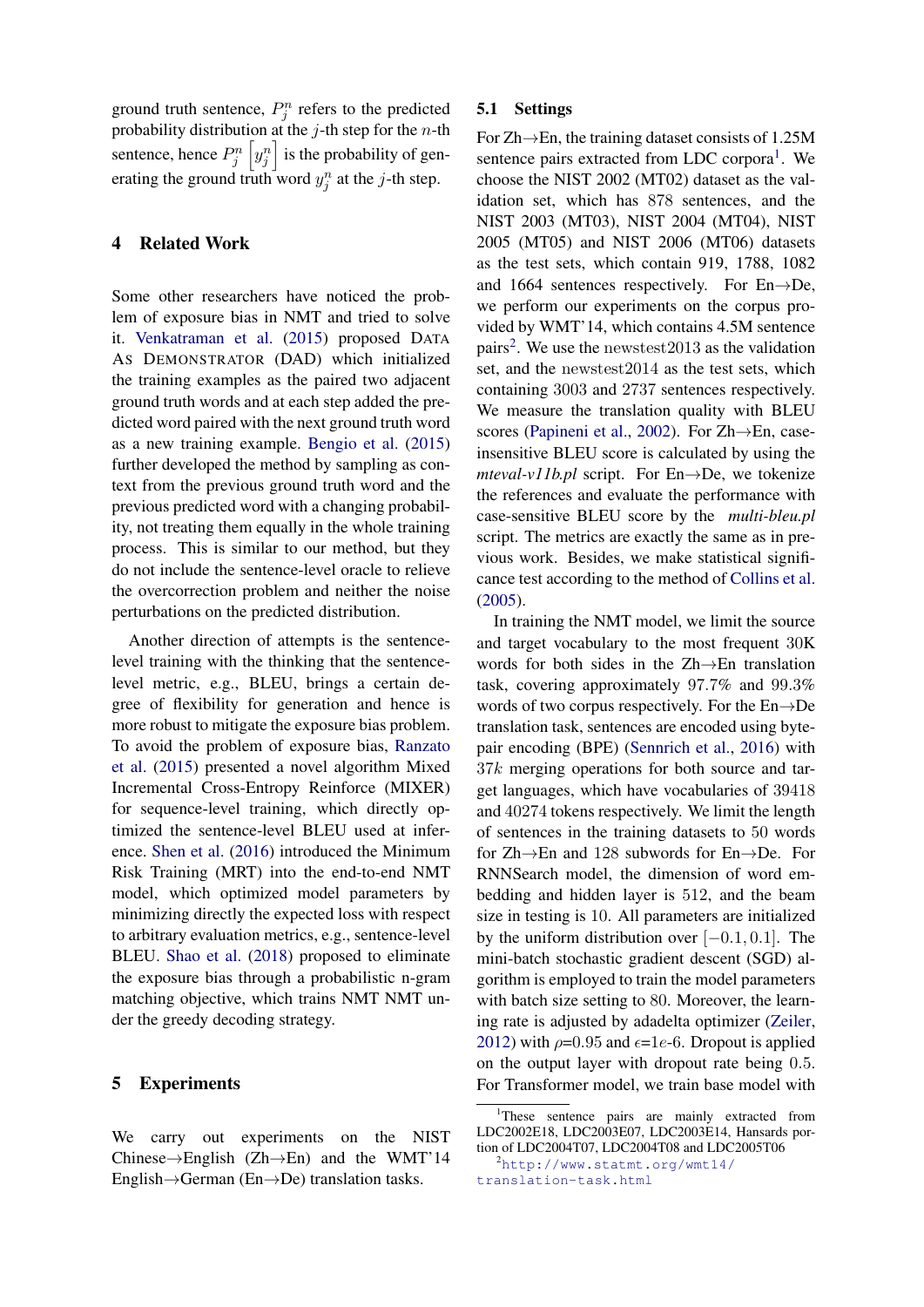<span id="page-5-1"></span>

| <b>Systems</b>                  | Architecture       | <b>MT03</b>       | <b>MT04</b>          | <b>MT05</b>                | <b>MT06</b>        | Average |  |  |
|---------------------------------|--------------------|-------------------|----------------------|----------------------------|--------------------|---------|--|--|
| Existing end-to-end NMT systems |                    |                   |                      |                            |                    |         |  |  |
| Tu et al. (2016)                | Coverage           | 33.69             | 38.05                | 35.01                      | 34.83              | 35.40   |  |  |
| Shen et al. $(2016)$            | <b>MRT</b>         | 37.41             | 39.87                | 37.45                      | 36.80              | 37.88   |  |  |
| Zhang et al. $(2017)$           | Distortion         | 37.93             | 40.40                | 36.81                      | 35.77              | 37.73   |  |  |
| Our end-to-end NMT systems      |                    |                   |                      |                            |                    |         |  |  |
| this work                       | <b>RNN</b> search  | 37.93             | 40.53                | 36.65                      | 35.80              | 37.73   |  |  |
|                                 | $+$ SS-NMT         | 38.82             | 41.68                | 37.28                      | 37.98              | 38.94   |  |  |
|                                 | $+$ MIXER          | 38.70             | 40.81                | 37.59                      | 38.38              | 38.87   |  |  |
|                                 | $+$ OR-NMT         | $40.40^{1+\star}$ | $42.63^{\ddagger +}$ | $38.87^{\ddagger + \star}$ | $38.44^{\ddagger}$ | 40.09   |  |  |
|                                 | <b>Transformer</b> | 46.89             | 47.88                | 47.40                      | 46.66              | 47.21   |  |  |
|                                 | + word oracle      | 47.42             | 48.34                | 47.89                      | 47.34              | 47.75   |  |  |
|                                 | + sentence oracle  | $48.31*$          | 49.40*               | 48.72*                     | $48.45*$           | 48.72   |  |  |

Table 1: Case-insensitive BLEU scores (%) on Zh→En translation task. " $\ddagger$ ", " $\ddagger$ ", " $\star$ " and "\*" indicate statistically significant difference (p<0.01) from RNNsearch, SS-NMT, MIXER and Transformer, respectively.

default settings (fairseq<sup>[3](#page-5-0)</sup>).

# 5.2 Systems

The following systems are involved:

RNNsearch: Our implementation of an improved model as described in Section [2,](#page-1-4) where the decoder employs two GRUs and an attention. Specifically, Equation [6](#page-1-0) is substituted with:

$$
\tilde{s}_j = \mathbf{GRU}_1(e_{y_{j-1}^*}, s_{j-1}) \tag{17}
$$

$$
s_j = \mathbf{GRU}_2(c_j, \tilde{s}_j) \tag{18}
$$

Besides, in Equation [3,](#page-1-5)  $s_{j-1}$  is replaced with  $\tilde{s}_{j-1}$ .

SS-NMT: Our implementation of the scheduled sampling (SS) method [\(Bengio et al.,](#page-8-9) [2015\)](#page-8-9) on the basis of the RNNsearch. The decay scheme is the same as Equation [15](#page-3-1) in our approach.

MIXER: Our implementation of the mixed incremental cross-entropy reinforce [\(Ranzato et al.,](#page-8-3) [2015\)](#page-8-3), where the sentence-level metric is BLEU and the average reward is acquired according to its offline method with a 1-layer linear regressor.

OR-NMT: Based on the RNNsearch, we introduced the word-level oracles, sentence-level oracles and the Gumbel noises to enhance the overcorrection recovery capacity. For the sentencelevel oracle selection, we set the beam size to be 3, set  $\tau$ =0.5 in Equation [\(11\)](#page-2-2) and  $\mu$ =12 for the decay function in Equation [\(15\)](#page-3-1). OR-NMT is the abbreviation of NMT with Overcorrection Recovery.

### 5.3 Results on Zh→En Translation

We verify our method on two baseline models with the NIST Zh→En datasets in this section.

# Results on the RNNsearch

As shown in Table [1,](#page-5-1) [Tu et al.](#page-9-7) [\(2016\)](#page-9-7) propose to model coverage in RNN-based NMT to improve the adequacy of translations. [Shen et al.](#page-9-4) [\(2016\)](#page-9-4) propose minimum risk training (MRT) for NMT to directly optimize model parameters with respect to BLEU scores. [Zhang et al.](#page-9-8) [\(2017\)](#page-9-8) model distortion to enhance the attention model. Compared with them, our baseline system RNNsearch 1) outperforms previous shallow RNN-based NMT system equipped with the coverage model [\(Tu et al.,](#page-9-7) [2016\)](#page-9-7); and 2) achieves competitive performance with the MRT [\(Shen et al.,](#page-9-4) [2016\)](#page-9-4) and the Distortion [\(Zhang et al.,](#page-9-8) [2017\)](#page-9-8) on the same datasets. We hope that the strong shallow baseline system used in this work makes the evaluation convincing.

We also compare with the other two related methods that aim at solving the exposure bias problem, including the scheduled sampling [\(Ben](#page-8-9)[gio et al.,](#page-8-9) [2015\)](#page-8-9) (SS-NMT) and the sentencelevel training [\(Ranzato et al.,](#page-8-3) [2015\)](#page-8-3) (MIXER). From Table [1,](#page-5-1) we can see that both SS-NMT and MIXER can achieve improvements by taking measures to mitigate the exposure bias. While our approach OR-NMT can outperform the baseline system RNNsearch and the competitive comparison systems by directly incorporate the sentencelevel oracle and noise perturbations for relieving the overcorrection problem. Particularly, our OR-NMT significantly outperforms the RNNsearch by +2.36 BLEU points averagely on four test datasets. Comparing with the two related models,

<span id="page-5-0"></span><sup>3</sup><https://github.com/pytorch/fairseq>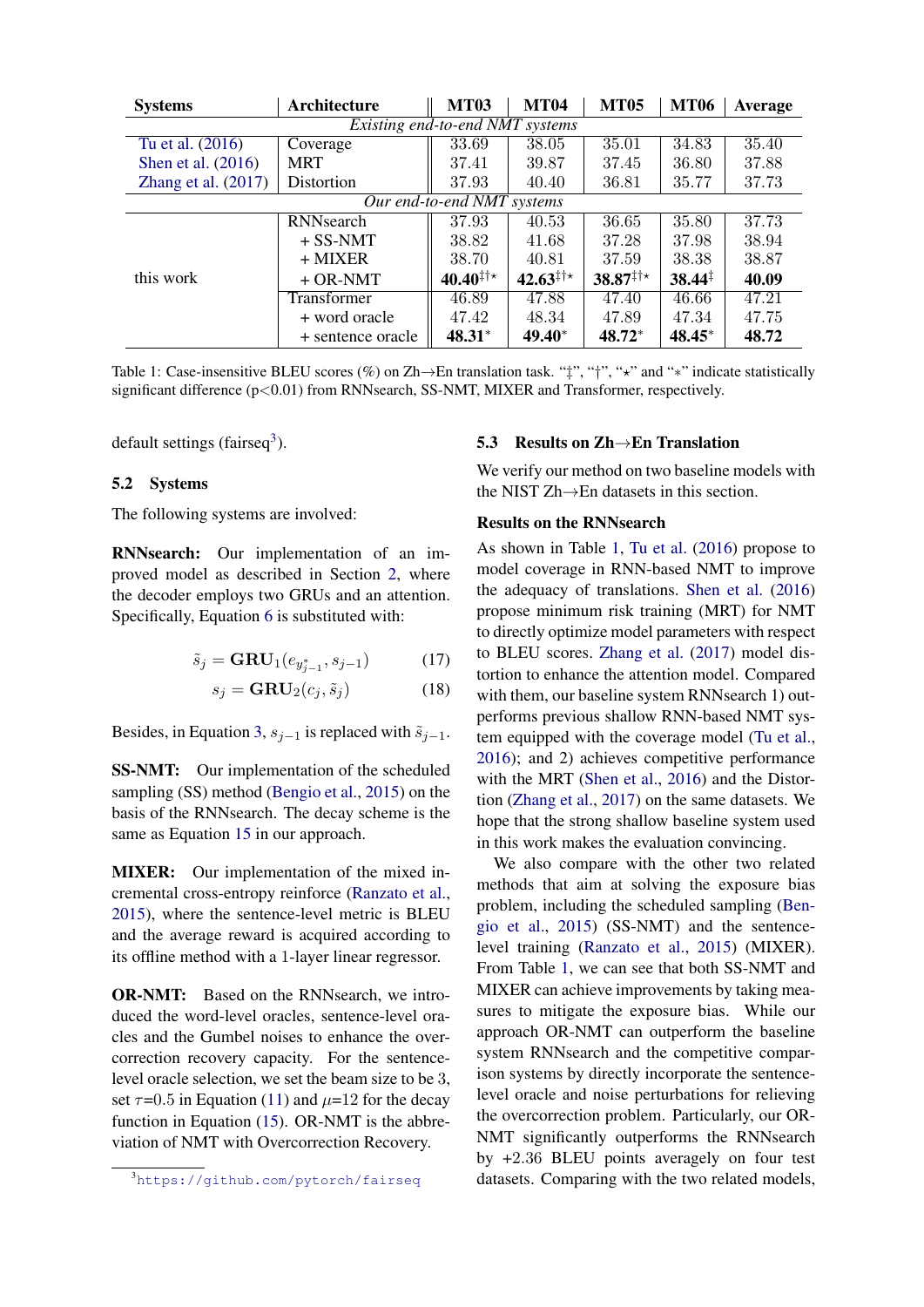<span id="page-6-0"></span>

| <b>Systems</b>    | Average |
|-------------------|---------|
| RNNsearch         | 37.73   |
| + word oracle     | 38.94   |
| + noise           | 39.50   |
| + sentence oracle | 39.56   |
| + noise           | 40.09   |

Table 2: Factor analysis on Zh→En translation, the results are average BLEU scores on MT03∼06 datasets.

our approach further gives a significant improvements on most test sets and achieves improvement by about +1.2 BLEU points on average.

#### Results on the Transformer

The methods we propose can also be adapted to the stronger Transformer model. The evaluated results are listed in Table [1.](#page-5-1) Our word-level method can improve the base model by  $+0.54$ BLEU points on average, and the sentence-level method can further bring in +1.0 BLEU points improvement.

#### 5.4 Factor Analysis

We propose several strategies to improve the performance of approach on relieving the overcorrection problem, including utilizing the word-level oracle, the sentence-level oracle, and incorporating the Gumbel noise for oracle selection. To investigate the influence of these factors, we conduct the experiments and list the results in Table [2.](#page-6-0)

When only employing the word-level oracle, the translation performance was improved by +1.21 BLEU points, this indicates that feeding predicted words as context can mitigate exposure bias. When employing the sentence-level oracle, we can further achieve +0.62 BLEU points improvement. It shows that the sentence-level oracle performs better than the word-level oracle in terms of BLEU. We conjecture that the superiority may come from a greater flexibility for word generation which can mitigate the problem of overcorrection. By incorporating the Gumbel noise during the generation of the word-level and sentencelevel oracle words, the BLEU score are further improved by 0.56 and 0.53 respectively. This indicates Gumbel noise can help the selection of each oracle word, which is consistent with our claim that Gumbel-Max provides a efficient and robust way to sample from a categorical distribution.

<span id="page-6-1"></span>

Figure 4: Training loss curves on Zh→En translation with different factors. The black, blue and red colors represent the RNNsearch, RNNsearch with word-level oracle and RNNsearch with sentence-level oracle systems respectively.

<span id="page-6-2"></span>

Figure 5: Trends of BLEU scores on the validation set with different factors on the Zh→En translation task.

### 5.5 About Convergence

In this section, we analyze the influence of different factors for the convergence. Figure [4](#page-6-1) gives the training loss curves of the RNNsearch, word-level oracle (WO) without noise and sentence-level oracle (SO) with noise. In training, BLEU score on the validation set is used to select the best model, a detailed comparison among the BLEU score curves under different factors is shown in Figure [5.](#page-6-2) RNNsearch converges fast and achieves the best result at the 7-th epoch, while the training loss continues to decline after the 7-th epoch until the end. Thus, the training of RNNsearch may encounter the overfitting problem. Figure [4](#page-6-1) and [5](#page-6-2) also reveal that, integrating the oracle sampling and the Gumbel noise leads to a little slower convergence and the training loss does not keep decreasing after the best results appear on the validation set. This is consistent with our intuition that oracle sampling and noises can avoid overfit-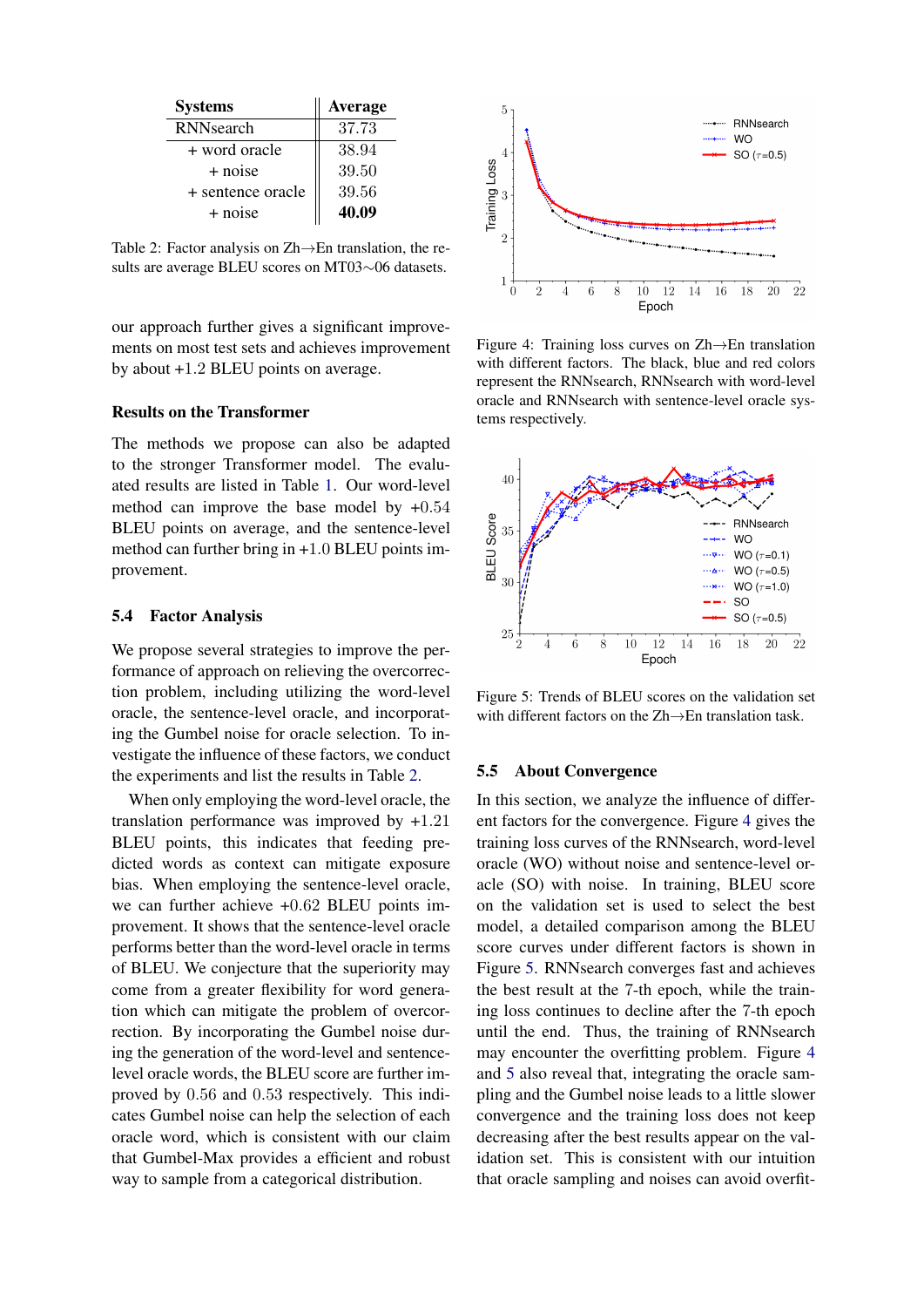<span id="page-7-0"></span>

Figure 6: Trends of BLEU scores on the MT03 test set with different factors on the Zh→En translation task.

ting despite needs a longer time to converge.

Figure [6](#page-7-0) shows the BLEU scores curves on the  $MT03$  test set under different factors<sup>[4](#page-7-1)</sup>. When sampling oracles with noise  $(\tau=0.5)$  on the sentence level, we obtain the best model. Without noise, our system converges to a lower BLEU score. This can be understood easily that using its own results repeatedly during training without any regularization will lead to overfitting and quick convergence. In this sense, our method benefits from the sentence-level sampling and Gumbel noise.

### 5.6 About Length

Figure [7](#page-7-2) shows the BLEU scores of generated translations on the MT03 test set with respect to the lengths of the source sentences. In particular, we split the translations for the MT03 test set into different bins according to the length of source sentences, then test the BLEU scores for translations in each bin separately with the results reported in Figure [7.](#page-7-2) Our approach can achieve big improvements over the baseline system in all bins, especially in the bins (10,20], (40,50] and (70,80] of the super-long sentences. The crossentropy loss requires that the predicted sequence is exactly the same as the ground truth sequence which is more difficult to achieve for long sentences, while our sentence-level oracle can help recover from this kind of overcorrection.

### 5.7 Effect on Exposure Bias

To validate whether the improvements is mainly obtained by addressing the exposure bias problem, we randomly select 1K sentence pairs from

<span id="page-7-2"></span>

Figure 7: Performance comparison on the MT03 test set with respect to the different lengths of source sentences on the Zh→En translation task.

the Zh→En training data, and use the pre-trained RNNSearch model and proposed model to decode the source sentences. The BLEU score of RNNSearch model was 24.87, while our model produced +2.18 points. We then count the ground truth words whose probabilities in the predicted distributions produced by our model are greater than those produced by the baseline model, and mark the number as  $N$ . There are totally 28, 266 gold words in the references, and  $\mathcal{N}=18, 391$ . The proportion is  $18, 391/28, 266 = 65.06\%$ , which could verify the improvements are mainly obtained by addressing the exposure bias problem.

# <span id="page-7-3"></span>5.8 Results on En→De Translation

| <b>Systems</b>     | newstest2014       |  |  |
|--------------------|--------------------|--|--|
| <b>RNN</b> search  | 25.82              |  |  |
| $+$ SS-NMT         | 26.50              |  |  |
| $+$ MIXER          | 26.76              |  |  |
| $+$ OR-NMT         | $27.41^{\ddagger}$ |  |  |
| Transformer (base) | 27.34              |  |  |
| $+$ SS-NMT         | 28.05              |  |  |
| $+$ MIXER          | 27.98              |  |  |
| $+$ OR-NMT         | $28.65^{\ddagger}$ |  |  |

Table 3: Case-sensitive BLEU scores  $(\%)$  on En $\rightarrow$ De task. The "‡" indicates the results are significantly better  $(p<0.01)$  than RNNsearch and Transformer.

We also evaluate our approach on the WMT'14 benchmarks on the En→De translation task. From the results listed in Table [3,](#page-7-3) we conclude that the proposed method significantly outperforms the competitive baseline model as well as related approaches. Similar with results on the Zh→En task, both scheduled sampling and MIXER could improve the two baseline systems. Our method im-

<span id="page-7-1"></span><sup>&</sup>lt;sup>4</sup>Note that the "SO" model without noise is trained based on the pre-trained RNNsearch model (as shown by the red dashed lines in Figure [5](#page-6-2) and [6\)](#page-7-0).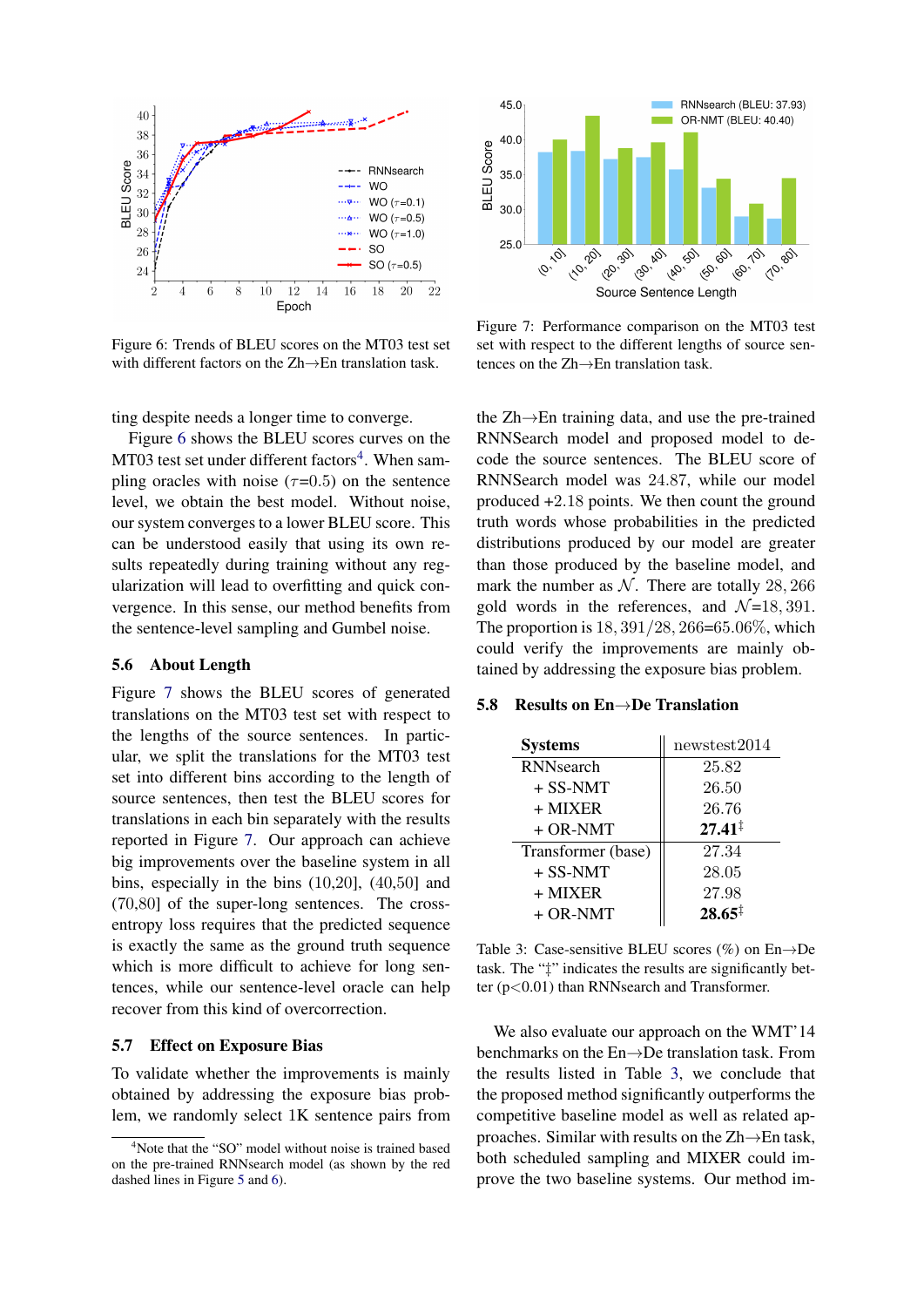proves the RNNSearch and Transformer baseline models by +1.59 and +1.31 BLEU points respectively. These results demonstrate that our model works well across different language pairs.

# 6 Conclusion

The end-to-end NMT model generates a translation word by word with the ground truth words as context at training time as opposed to the previous words generated by the model as context at inference. To mitigate the discrepancy between training and inference, when predicting one word, we feed as context either the ground truth word or the previous predicted word with a sampling scheme. The predicted words, referred to as oracle words, can be generated with the wordlevel or sentence-level optimization. Compared to word-level oracle, sentence-level oracle can further equip the model with the ability of overcorrection recovery. To make the model fully exposed to the circumstance at reference, we sample the context word with decay from the ground truth words. We verified the effectiveness of our method with two strong baseline models and related works on the real translation tasks, achieved significant improvement on all the datasets. We also conclude that the sentence-level oracle show superiority over the word-level oracle.

# Acknowledgments

We thank the three anonymous reviewers for their valuable suggestions. This work was supported by National Natural Science Foundation of China (NO. 61662077, NO. 61876174) and National Key R&D Program of China (NO. YS2017YFGH001428).

# References

- <span id="page-8-0"></span>Dzmitry Bahdanau, Kyunghyun Cho, and Yoshua Bengio. 2015. Neural machine translation by jointly learning to align and translate. *ICLR 2015*.
- <span id="page-8-9"></span>Samy Bengio, Oriol Vinyals, Navdeep Jaitly, and Noam Shazeer. 2015. [Scheduled sampling for](http://papers.nips.cc/paper/5956-scheduled-sampling-for-sequence-prediction-with-recurrent-neural-networks.pdf) [sequence prediction with recurrent neural net](http://papers.nips.cc/paper/5956-scheduled-sampling-for-sequence-prediction-with-recurrent-neural-networks.pdf)[works.](http://papers.nips.cc/paper/5956-scheduled-sampling-for-sequence-prediction-with-recurrent-neural-networks.pdf) In C. Cortes, N. D. Lawrence, D. D. Lee, M. Sugiyama, and R. Garnett, editors, *Advances in Neural Information Processing Systems 28*, pages 1171–1179. Curran Associates, Inc.
- <span id="page-8-4"></span>Kyunghyun Cho, Bart van Merrienboer, Caglar Gulcehre, Dzmitry Bahdanau, Fethi Bougares, Holger Schwenk, and Yoshua Bengio. 2014. [Learning](http://www.aclweb.org/anthology/D14-1179)

[phrase representations using rnn encoder–decoder](http://www.aclweb.org/anthology/D14-1179) [for statistical machine translation.](http://www.aclweb.org/anthology/D14-1179) In *Proceedings of the 2014 Conference on Empirical Methods in Natural Language Processing (EMNLP)*, pages 1724– 1734, Doha, Qatar. Association for Computational Linguistics.

- <span id="page-8-10"></span>Michael Collins, Philipp Koehn, and Ivona Kucerova. 2005. [Clause restructuring for statistical machine](https://doi.org/10.3115/1219840.1219906) [translation.](https://doi.org/10.3115/1219840.1219906) In *Proceedings of the 43rd Annual Meeting of the Association for Computational Linguistics (ACL'05)*, pages 531–540, Ann Arbor, Michigan. Association for Computational Linguistics.
- <span id="page-8-2"></span>Jonas Gehring, Michael Auli, David Grangier, Denis Yarats, and Yann N. Dauphin. 2017. [Convolutional](http://proceedings.mlr.press/v70/gehring17a.html) [sequence to sequence learning.](http://proceedings.mlr.press/v70/gehring17a.html) In *Proceedings of the 34th International Conference on Machine Learning*, volume 70 of *Proceedings of Machine Learning Research*, pages 1243–1252, International Convention Centre, Sydney, Australia. PMLR.
- <span id="page-8-7"></span>Emil Julius Gumbel. 1954. Statistical theory of extreme valuse and some practical applications. *Nat. Bur. Standards Appl. Math. Ser. 33*.
- <span id="page-8-6"></span>Chin-Yew Lin. 2004. Rouge: A package for automatic evaluation of summaries. In *Text Summarization Branches Out: Proceedings of the ACL-04 Workshop*, pages 74–81, Barcelona, Spain. Association for Computational Linguistics.
- <span id="page-8-8"></span>Chris J Maddison, Daniel Tarlow, and Tom Minka. 2014. [A\\* sampling.](http://papers.nips.cc/paper/5449-a-sampling.pdf) In Z. Ghahramani, M. Welling, C. Cortes, N. D. Lawrence, and K. Q. Weinberger, editors, *Advances in Neural Information Processing Systems 27*, pages 3086–3094. Curran Associates, Inc.
- <span id="page-8-1"></span>Fandong Meng and Jinchao Zhang. 2019. Dtmt: A novel deep transition architecture for neural machine translation. In *Proceedings of the Thirty-Third AAAI Conference on Artificial Intelligence*, AAAI'19. AAAI Press.
- <span id="page-8-5"></span>Kishore Papineni, Salim Roukos, Todd Ward, and Wei-Jing Zhu. 2002. Bleu: a method for automatic evaluation of machine translation. In *Proceedings of the 40th annual meeting on association for computational linguistics*, pages 311–318. Association for Computational Linguistics.
- <span id="page-8-3"></span>Marc'Aurelio Ranzato, Sumit Chopra, Michael Auli, and Wojciech Zaremba. 2015. Sequence level training with recurrent neural networks. *arXiv preprint arXiv:1511.06732*.
- <span id="page-8-11"></span>Rico Sennrich, Barry Haddow, and Alexandra Birch. 2016. [Neural machine translation of rare words](http://www.aclweb.org/anthology/P16-1162) [with subword units.](http://www.aclweb.org/anthology/P16-1162) In *Proceedings of the 54th Annual Meeting of the Association for Computational Linguistics (Volume 1: Long Papers)*, pages 1715– 1725, Berlin, Germany. Association for Computational Linguistics.